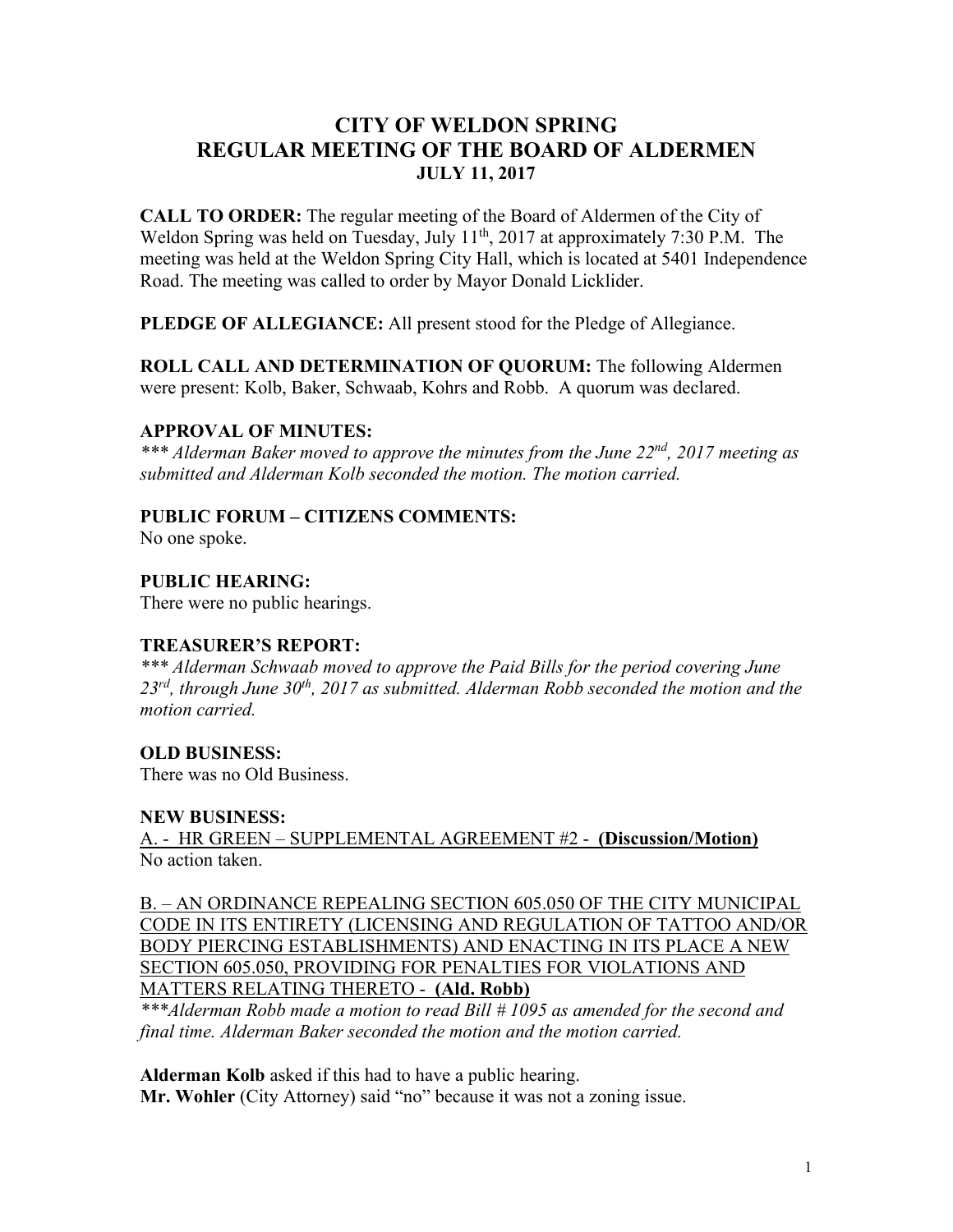*\*\*\* Alderman Baker then made a motion to amend Bill #1095 by adding the following amendment. "Item C - Performing tattooing and/or body piercing is allowed on any person eighteen (18) years of age or older. For persons between the ages of 14 and 18 years, tattooing is allowed if the parents submit a notarized approval per the State of Missouri documentation requirements. Ear single piercing for persons under 18 years of age is permitted if the parents submit a notarized approval."* There was no second.

*After much discussion, \*\*\* Alderman Baker then made a motion to amend Section C (1) of Bill # 1095 as follows: "Performing tattooing and/or body piercing is prohibited on any person under the age of eighteen (18). Single ear piercing for persons under the age of eighteen (18) is permitted if the parent(s) approve and a parent is present." Alderman Kohrs seconded the motion and the motion carried.*

*Roll Call on amendment: Robb-yes, Hillmer-absent, Kolb-no, Baker-yes, Schwaab-yes and Kohrs-yes.*

*Roll Call on Bill # 1095 as amended for the second and final reading: Robb-yes, Schwaab-yes, Kohrs-yes, Hillmer-absent, Kolb-no and Baker-yes.* Bill #1095 (as amended) passed becoming Ordinance #17-05.

## C. – LIQUOR LICENSE RENEWALS – **(Motion Required)**

Circle K – Robbin Griffith Cecil Whittaker's Pizzeria – Kurt Enger T. Arcobasso's – Antoinette Arcobasso QuikTrip – Robert Smith Mad Dog  $& Cat's - Catby Ellis$ Persimmon Woods Golf Club – Donna Calamia Walgreens – Robbin Griffith Hogs Haus – Alex Kudanov *\*\*\* Kohrs made a motion to approve the liquor license renewals for Circle K, Cecil Whittaker's, T. Arcobasso's, QuikTrip, Mad Dog & Cat's, Persimmon Woods Golf Club, Walgreens and Hogs Haus. Alderman Baker seconded the motion and the motion carried.*

# D. – OCTOBER 8TH, 2017 – FALL FESTIVAL – **(Discussion)**

The City Administrator (Michael Padella) asked the Board what their preferences were as far as activities for the proposed Fall Festival. (The annual Independence Day celebration was cancelled due to road construction on Independence Road). It was the consensus of the Board that whatever activities had been planned for the Independence Day celebration would be implemented for the Fall Festival.

### REPORTS & COMMITTEES

**City Administrator:** The City Administrator (Michael Padella) had submitted his report previously.

He stated that the St. Charles County Council had approved the 2015 International Building Code and that the City of Weldon Spring would adopt by default.

6.) - **Mr. Padella** also mentioned the voluntary annexation of Route 94 right of way southwest of I-64. He said that the purpose of this annexation would be to clean up the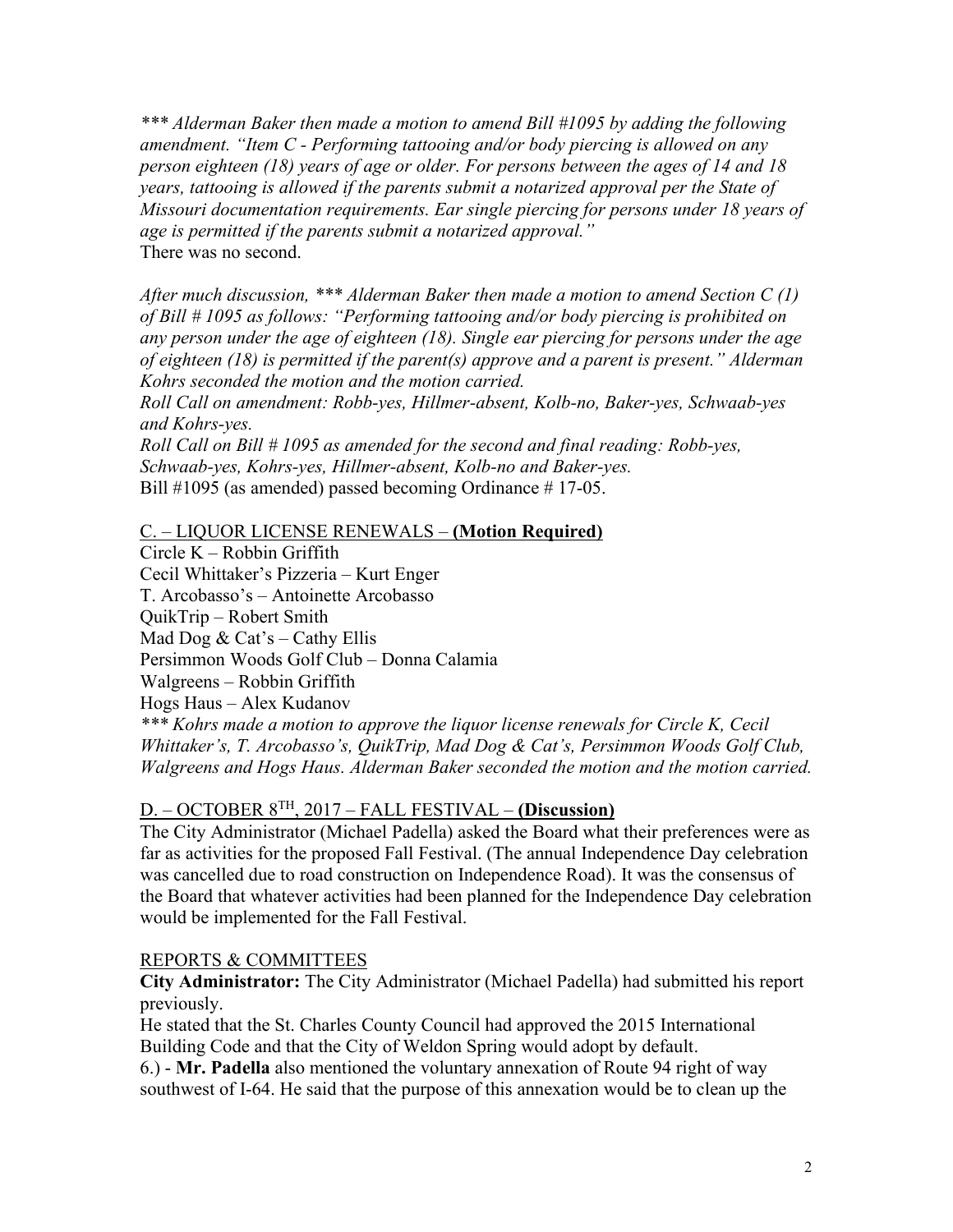City's boundary in this area thus allowing for police patrol and enforcement of City ordinances.

Mr. Padella stated that there was an issue with the design on John-Linn (Independence Road –Phase III). He continued by saying that Pavement Solutions miscalculated and forgot to add \$6,000 on their contract. He said that the amount was renegotiated to \$3,000.

*\*\*\* Alderman Baker made a motion to allocate an additional \$3,000.00 to finish construction on John-Linn. Alderman Kolb seconded the motion. Alderman Baker voted "yes, Aldermen Kohrs, Schwaab, Kolb and Robb voted "no" and Alderman Hillmer was absent.*

**City Attorney:** No report given.

**Planning & Zoning Commission:** No report given.

**Committee Reports:** Mayor Licklider asked that the Board approve two (2) appointments to the Board of Adjustment (John Meara) and the Architectural Review Commission (Dave Knes).

*\*\*\* Alderman Baker moved to accept the Mayor's recommendations and appoint John Meara to the Board of Adjustment. Alderman Robb seconded the motion and the motion carried.*

*\*\*\* Alderman Baker also moved to accept the Mayor's recommendation and appoint Dave Knes to the ARC. Alderman Kolb seconded the motion and the motion carried.* **Independence Road (Phase III) Update:** No update given.

# RECEIPTS & COMMUNICATIONS:

**Alderman Baker** said that he would like an opinion for the next Board Meeting regarding Page 7 (G.) (Business License Renewals) of the newly passed Tattoo Ordinance because it doesn't clearly state that the renewal business licenses have to come before the Board for approvals.

**Alderman Kohrs** said that he had received some complaints over fireworks being set off too soon.

**Alderman Schwaab** mentioned that also had received complaints on fireworks. He also brought up an issue regarding Francis Howell Middle School on O'Fallon Road and the fact that some commercial businesses around that area were dumping cardboard in the school's dumpster and causing overflowing. He asked what could be done to alleviate the problem. Suggestions were: post signage (no dumping) and/or call the Police if they see someone dumping.

WORK SESSION: None called for.

CLOSED SESSION: There was no closed session called.

# ADJOURNMENT:

*\*\*\* Alderman Kolb moved to adjourn the meeting at 8:45 PM and Alderman Kohrs seconded the motion. The motion carried and the meeting was adjourned.*